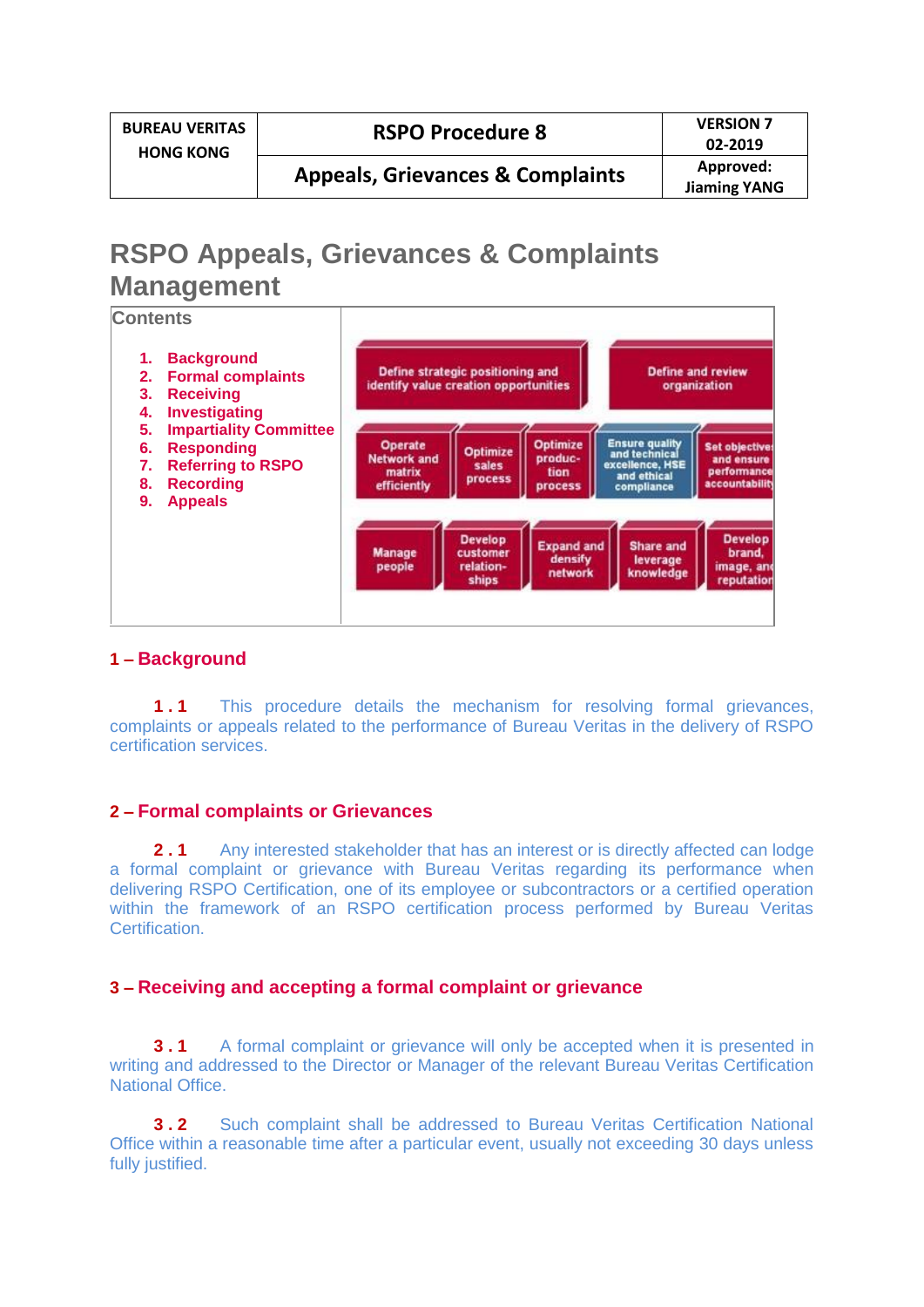#### **3.3** A formal complaint or grievance shall:

- be in writing
- signed by the complainant
- specify the grounds on which the complaint is made
- be accompanied by relevant documented evidence as required
- whenever relevant, shall indicate any step taken to address the issue with the entity concerned before lodging a formal complaint

**3.4** Upon receipt of a letter of complaint or grievance, Bureau Veritas shall formally acknowledge reception. The Director or Manager of the relevant Bureau Veritas Certification National Office shall review and respond to all formal complaints or grievance within 30 days of receiving the complaint. The response can be in writing but also through other means, such as e-mails or phone calls, as long as records are maintained.

**3.5** A formal complaint or grievance shall only be investigated and responded to by a person who has not been directly involved in the certification process, usually the Director or Manager of the relevant Bureau Veritas National Office.

## **4 – Investigating a formal complaint or grievance**

**4.1** Depending on the complaint, dispute or issue raised, the Director or Manager of the relevant Bureau Veritas Certification National Office may decide to investigate the problem outlined.

**4.2** A complaint or grievance can be formally investigated through additional document review, office audit or field audit as required to verify the grounds for the complaint.

**4.3** Bureau Veritas National Office may also decide to consult with a wide range of relevant stakeholders to investigate and find the most appropriate solution to resolve the complaint.

## **5 – Bureau Veritas Impartiality Committee for RSPO**

**5.1** Bureau Veritas National Office may, whenever relevant, consult or refer the formal compliant to Bureau Veritas' Impartiality Committee for RSPO, such as complaints related to conflict of interest, Bureau Veritas' independence, etc.

**5.2** The Committee shall be informed of the complaint and of all the steps taken by Bureau Veritas top resolve the complaint as well as the response provided by the affected stakeholder.

**5.3** Bureau Veritas Impartiality Committee will review all the information provided and will make a proposal to the affected Bureau Veritas National Office on how to resolve the dispute.

**5.4** Bureau Veritas National Office shall report to the Committee on the outcome once the dispute has been resolved or of any action taken to resolve the dispute.

## **6 – Responding to a formal complaint or grievance**

**6.1** Once the formal complaint has been investigated, the CER Director or CER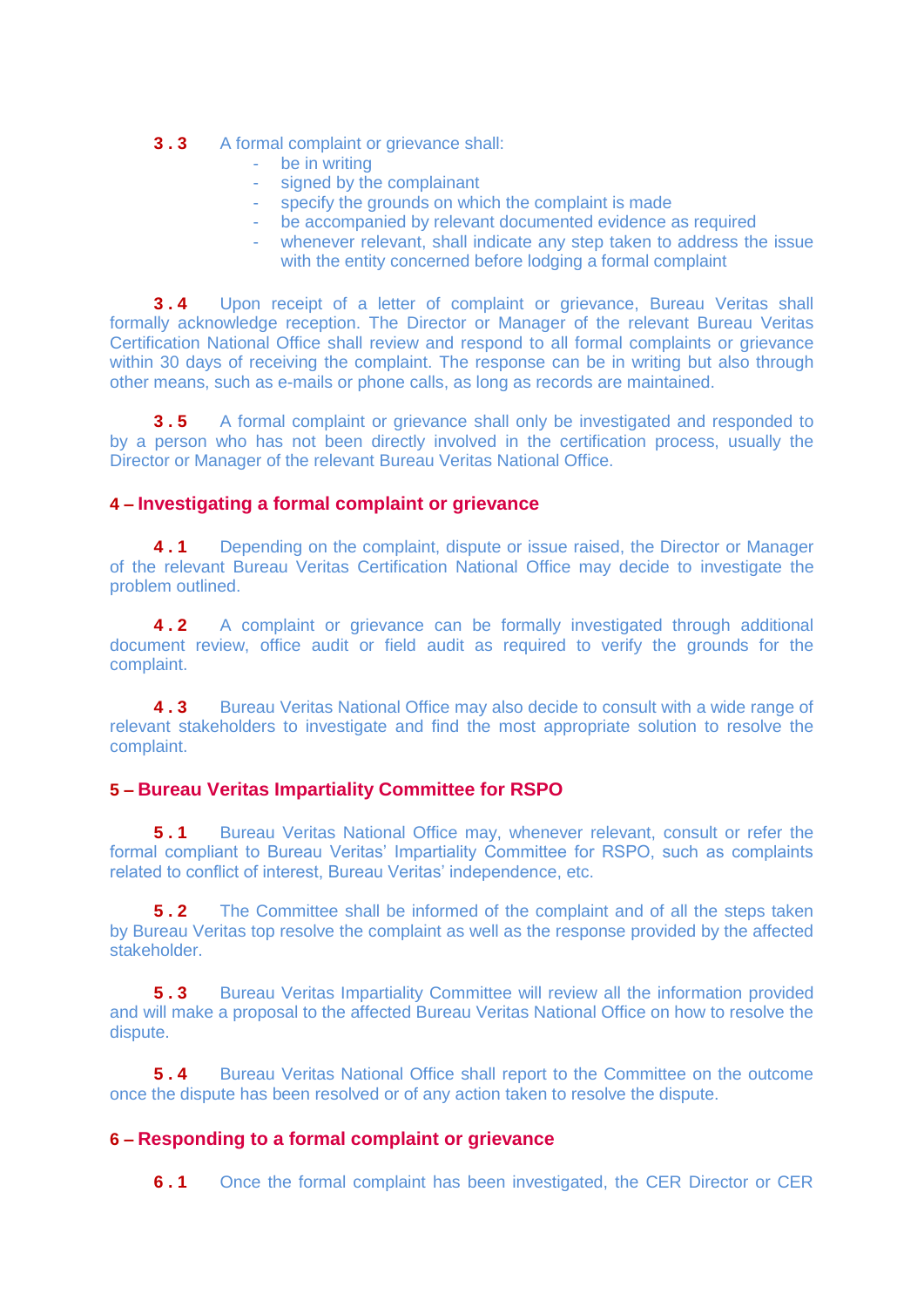Manager from the relevant Bureau Veritas national Office shall respond to the complaint or grievance indicating whenever relevant and appropriate the preventive and/or corrective measures that will be implemented to address the issue raised.

**6.2** For all the formal complaints, grievance or disputes received, the relevant Bureau Veritas Certification National Office shall handle the complaint within 60 days of receiving the formal complaint.

**6.3** Whenever a complaint cannot be resolved within 60 days, Bureau Veritas shall inform the RSPO Secretariat, including information as to why the complaint cannot be resolved within an appropriate time frame.

#### **7 – Referring a formal complaint to RSPO**

**7.1** A certified operation has the right to raise a formal complaint with RSPO or directly to the RSPO Executive Board, in line with RSPO Grievance Procedure, if it is not satisfied with Bureau Veritas Certification's final response.

#### **8 – Recording a formal complaint or grievance**

**8.1** All formal complaints or grievances received shall be recorded together with all the steps taken to resolve the complaint and all communication with interested and/or directly affected parties. Records shall be kept in Bureau Veritas QESIS system.

#### **9 – Appeals**

**9.1** An appeal may only be made by a client of Bureau Veritas for RSPO certification against a RSPO certification decision made by Bureau Veritas Certification.

**9.2** An appeal raised by a client of Bureau Veritas for RSPO certification against a RSPO certification decision made by Bureau Veritas Certification may only be related to:

- Refusal by Bureau Veritas Certification to proceed with an RSPO audit.
- Disagreement with a nonconformity raised by Bureau Veritas Certification during an RSPO audit.
- Changes in scope of RSPO certification proposed by Bureau Veritas Certification.
- A decision to reduce, suspend or terminate the RSPO certification of the certified operation.
- **9.3** The grounds for an appeal are limited to:
	- An appeal based on the fact that Bureau Veritas Certification has not followed its own procedures for RSPO certification or RSPO certification requirements; or
	- An appeal based on the fact that Bureau Veritas Certification has incorrectly interpreted the RSPO certification requirements.

**9 . 4** Notifications of appeal shall be received by the Director or Manager of the relevant Bureau Veritas Certification National Office within 30 days of the relevant RSPO certification decision being received by the certified operation.